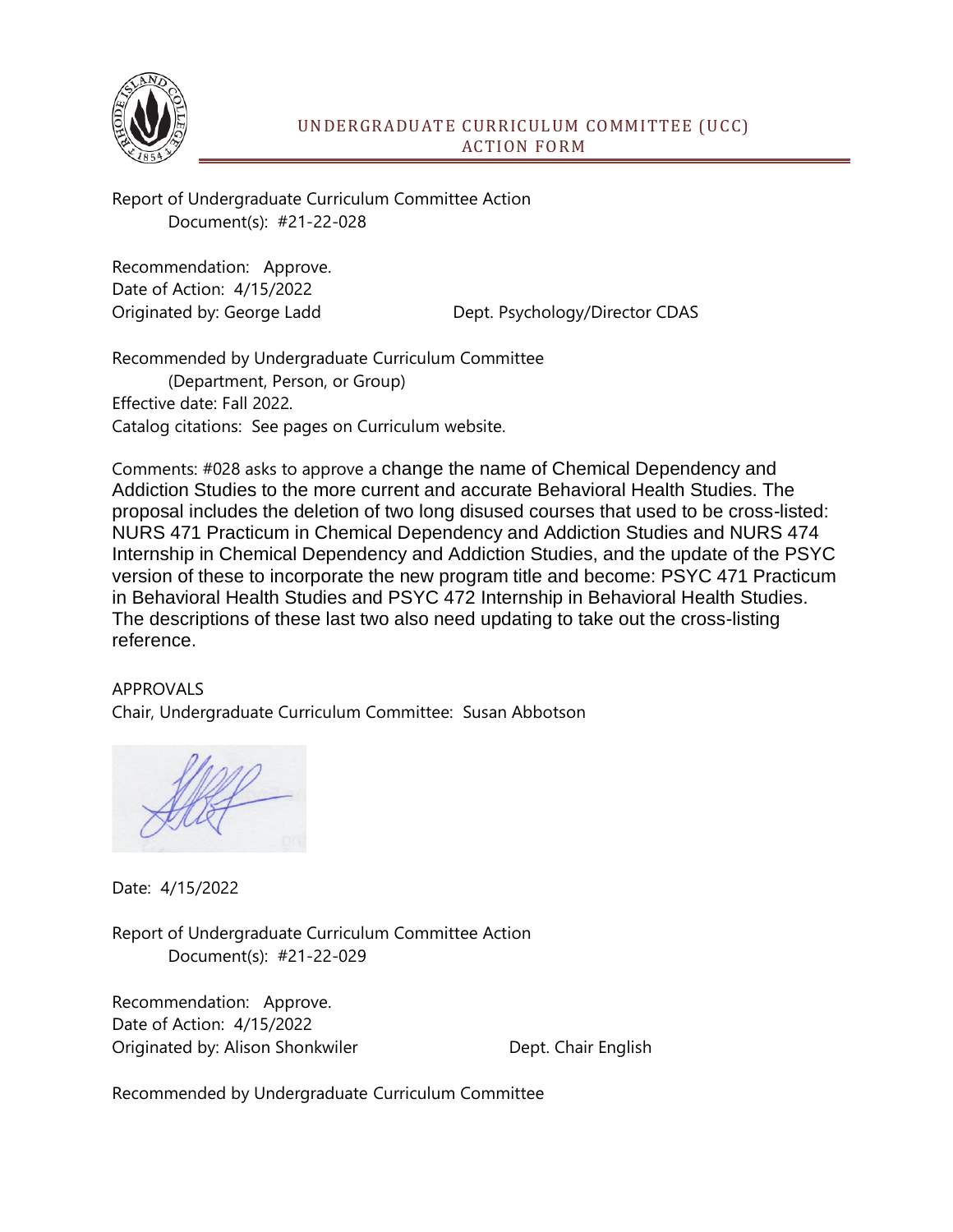(Department, Person, or Group) Effective date: Fall 2022. Catalog citations: See pages on Curriculum website.

Comments: #029 asks to approve the revision the capstone course for the basic ENGL major, and the concentration in Creative Writing—merging the current ENGL 460W and ENGL 461W into a single ENGL 460W Seminar in English that follows a portfolio approach and better prepares students for post-graduation. To this end the description will be revised to reflect the change in emphasis. The prerequisite will still work, and the ENGL 461W course will remain as an option alongside the ENGL 37X creative writing courses that can be done to satisfy that major. The Professional Writing concentration will retain ENGL 477 Internship in Professional Writing as its capstone.

APPROVALS Chair, Undergraduate Curriculum Committee: Susan Abbotson

Date: 4/15/2022

APPROVALS Chair, Undergraduate Curriculum Committee: Susan Abbotson

Date: 4/15/2022

Report of Undergraduate Curriculum Committee Action Document(s): #21-22-031 Recommendation: Approve. Date of Action: 4/15/2022 Originated by: Glenn Rawson **Dept. Chair Philosophy** 

Recommended by Undergraduate Curriculum Committee (Department, Person, or Group) Effective date: Fall 2022. Catalog citations: See pages on Curriculum website.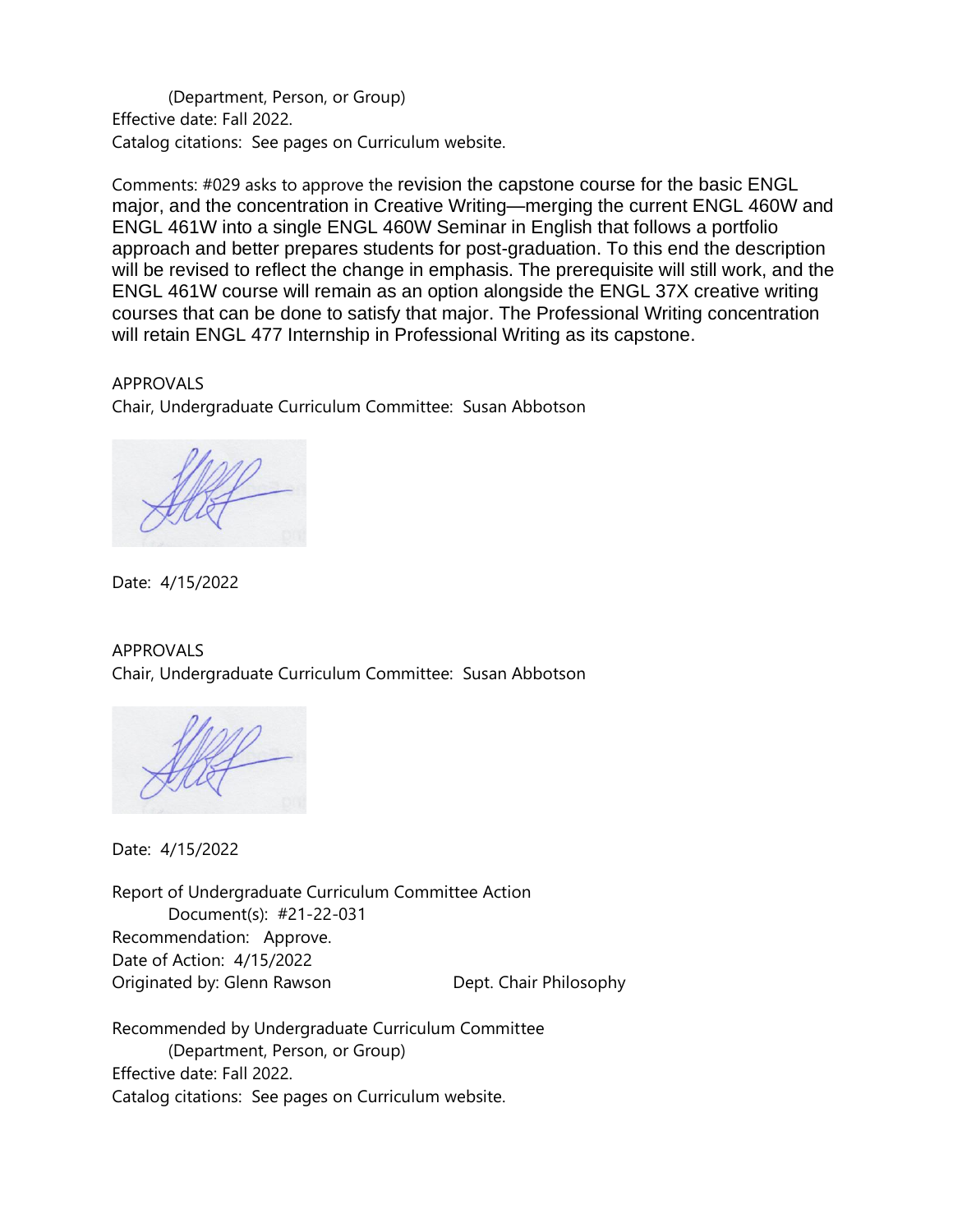Comments: #031 asks to approve a proposal to revise of the old PHIL 216 Core course (Ethical Issues in Health) to become a Connections course in the Gen. Ed. program: PHIL 261 Philosophy of Health and Well-Being. This has been approved by COGE.

APPROVALS Chair, Undergraduate Curriculum Committee: Susan Abbotson

Date: 4/15/2022

Report of Undergraduate Curriculum Committee Action Document(s): #21-22-032 Recommendation: Approve. Date of Action: 4/15/2022 Originated by: Sílvia Oliveira **Dept. Modern Languages** 

Recommended by Undergraduate Curriculum Committee (Department, Person, or Group) Effective date: Fall 2022. Catalog citations: See pages on Curriculum website.

Comments: #032 asks to approve a proposal to revise the Modern Language BA concentrations in French, Portuguese and Spanish—since revising its various minors to include the relevant 115 Literature of the --- Speaking World in that language course (which are Gen Ed. Literature courses), they would like to do something similar with these Majors, and have them, also require the relevant 115, but also eliminate some other courses to allow the majors to be reduced from 46-48 credits to an even 40 each, which should allow students to be able to more easily complete within four years, and will also allow the department to produce effective 2+2 plans with CCRI for these majors. All three will eliminate 2 course cognates in another language and one additional 300-level language course.

APPROVALS

Chair, Undergraduate Curriculum Committee: Susan Abbotson